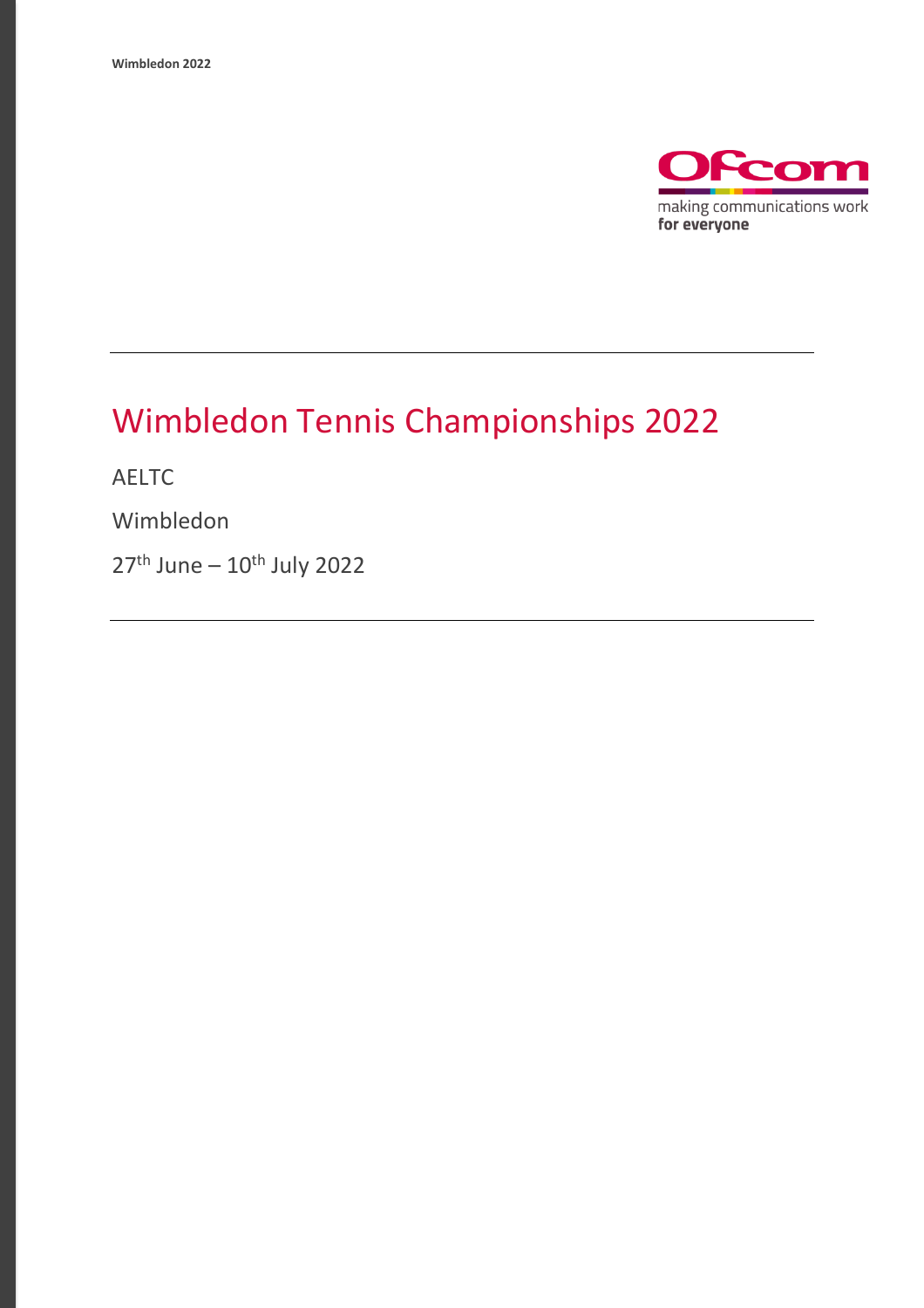### Introduction

The Wimbledon Tennis Championships 2022 is once again designated as a Major Event, where careful control of frequency assignments will need to be implemented in order to establish a successful working system.

This year the Wimbledon will be coordinated by Des Vitalis, who has managed PMSE spectrum use at the event for the last eight years.

Frequency Coordinator



Des Vitalis

Our office contact details are

+44 (0) 207 981 3803 or emai[l pmse@Ofcom.org.uk](mailto:pmse@arqiva.com)

During the event, we can be contacted on

+44 (0) 7595 089421 or email des.vitalis@ofcom.org.uk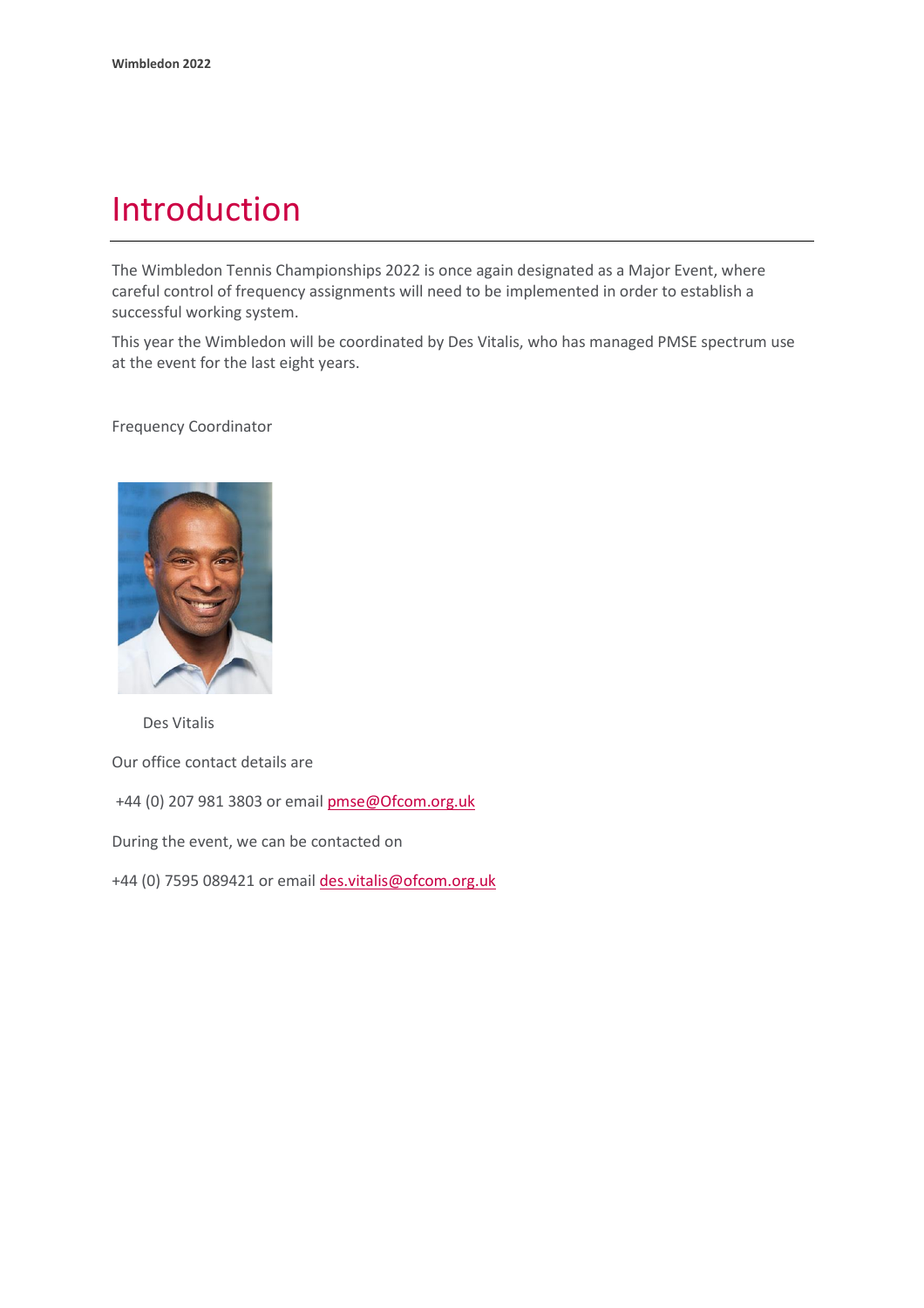### **Contents**

#### **Section**

| 1. Application Process        | 1             |
|-------------------------------|---------------|
| 2. Coordination and Licensing | $\mathcal{P}$ |
| 3. Event Time                 | З             |
| 4. Useful Contacts            | $\Delta$      |
|                               |               |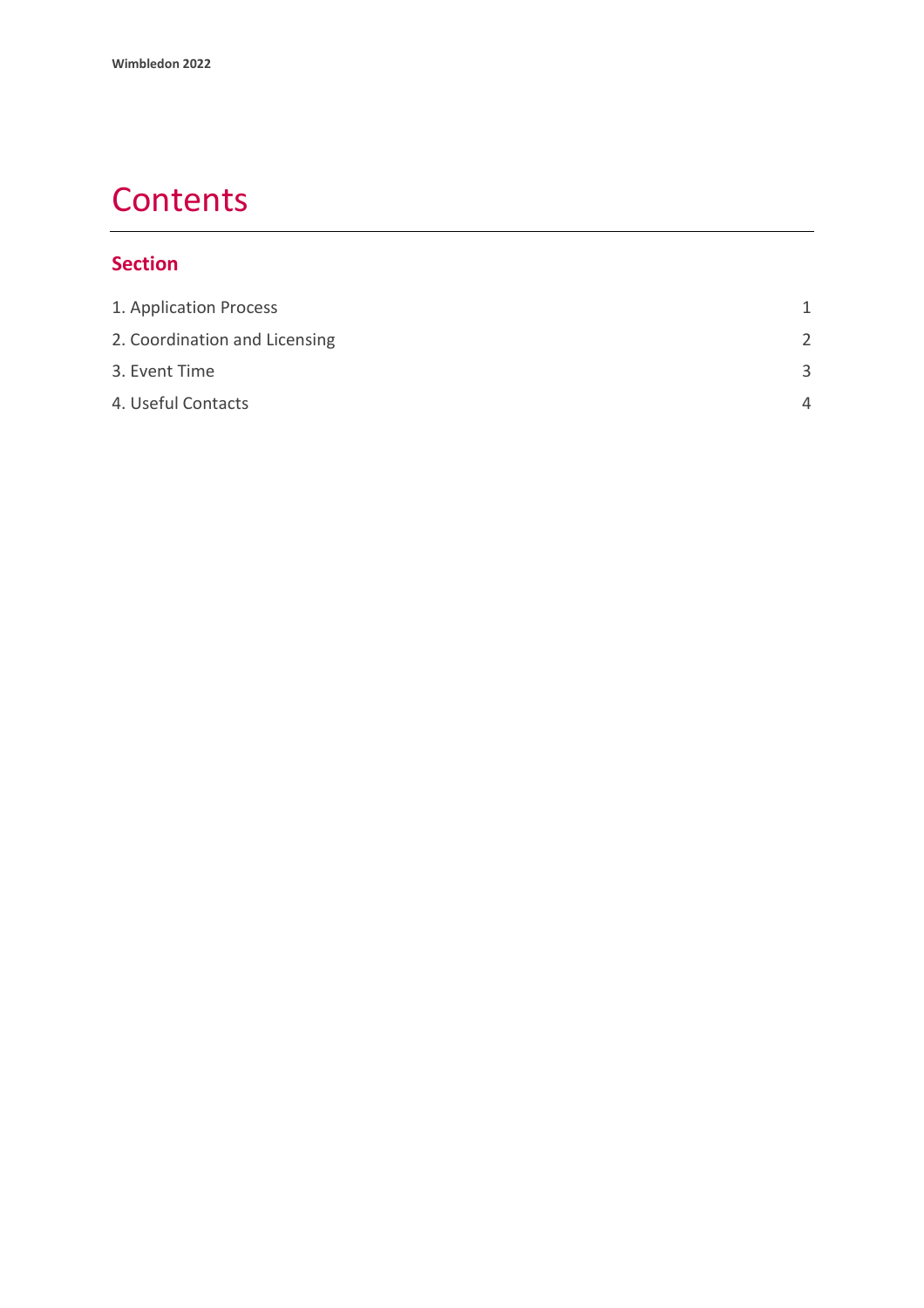# <span id="page-3-0"></span>1. Application Process

#### **Submit your completed application form to Ofcom PMSE by 13th May 2022**



**We aim to issue licences (where applications have been received within the stated time periods) on or before the 27th May 2022**



#### **Payment MUST be received before the start of the event, otherwise you will not be licensed to use frequencies.**

We accept Debit/Credit Cards, Cheques and Bank Transfers or can take payment from existing carnets. *Please note that Ofcom PMSE are unable to accept payments made by AMEX.*

### **1.1**

Talkback spectrum is always in high demand at Wimbledon, so applicants are asked to submit their requests at the earliest possible opportunity. It is advisable to submit frequency applications by the **13 th of May 2022**, as applications submitted later than this may not be accommodated as required.

As the Championships are designated a Major Event, applications for frequencies will not be subject to PMSE's usual three-day turnaround rule.

All frequency applications will be collated and worked on at the same time in order to achieve the best frequency allocation plan.

Applications can be submitted via the online Event Application process by visiting [www.ofcom.org.uk/pmse,](http://www.ofcom.org.uk/pmse) or by submitting an application form in the usual manner. All application forms are downloadable from our website.

On receipt of all frequency applications customers will be notified via email that their application has been received. Once applications have been reviewed, customers will be contacted if there are any immediate concerns regarding their requirements, or if any relevant information has been omitted.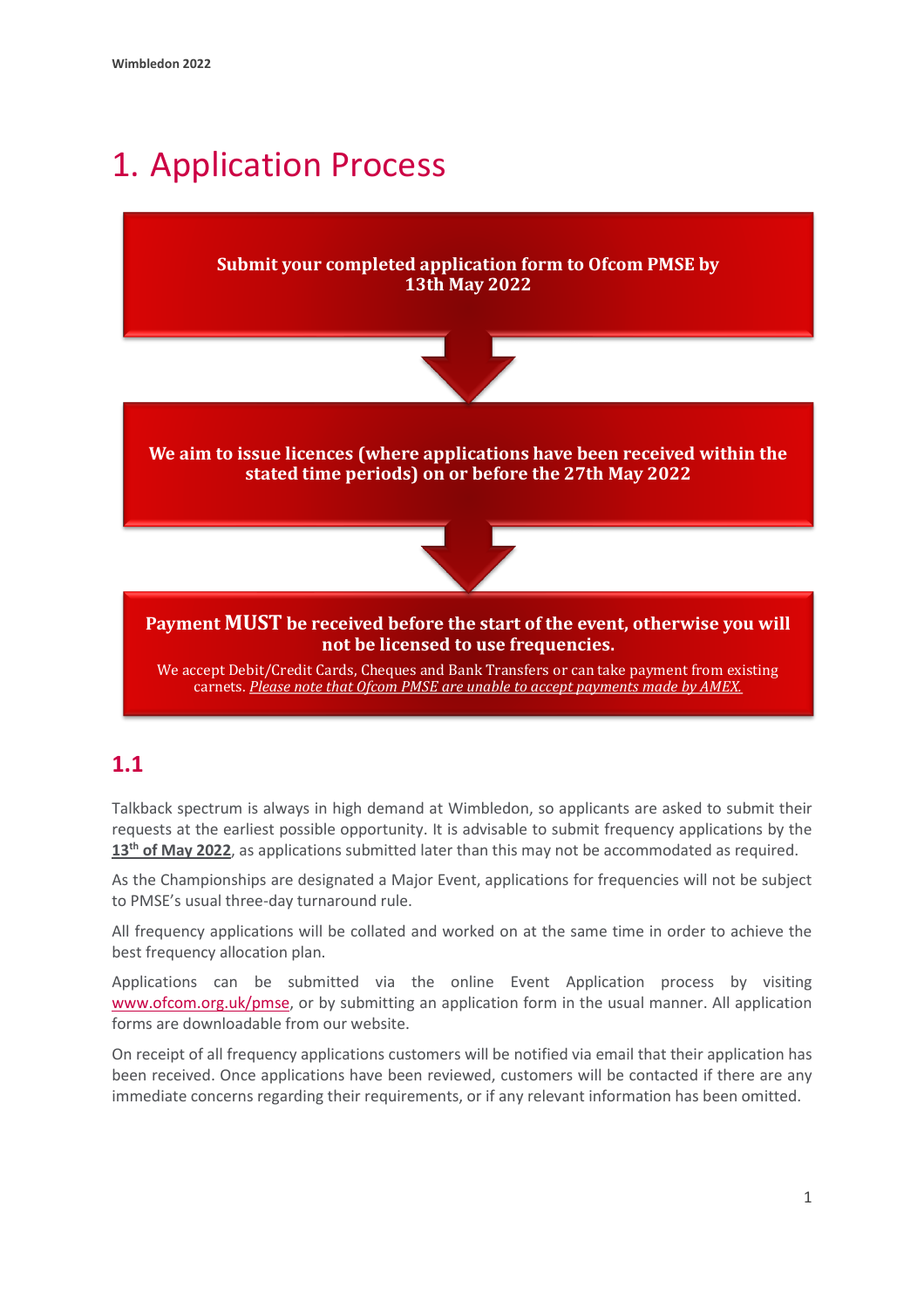# <span id="page-4-0"></span>2. Coordination and Licensing

### **General Information**

There will be high demand for wireless Talkback for the Wimbledon Championships but PMSE will endeavour to satisfy all requirements. The two main areas of concentrated Talkback use are the Centre Court Roof and the OB Compound. It is vital from a coordination perspective that the locations of all Talkback antennas are made known. This includes the precise location of antennas on the Media Centre. If the locations of Talkback antennas are not made known, PMSE will call to obtain this information, which may delay the process.

Information key to the coordination process includes:

- The number of Wireless Microphones, In Ear Monitors and Wireless Talkback systems and Wireless Cameras required
- The frequency range that equipment will tune across (greater flexibility will aid the coordination process)
- The dates and times that frequencies are needed
- The location of Wireless Talkback antennas within the grounds

Such information can be included on the application form or an accompanying email.

We aim to issue Licences on or before the **27th of May 2022** for applications received within the required timeframes.

Payment can be made using credit/debit card, bank transfer, cheque (made payable to Ofcom PMSE) or Carnet tokens. If you are paying by card you will receive a secure payment link to your email address. Once we have confirmation of payment being received the Licence documentation will be emailed to the applicant.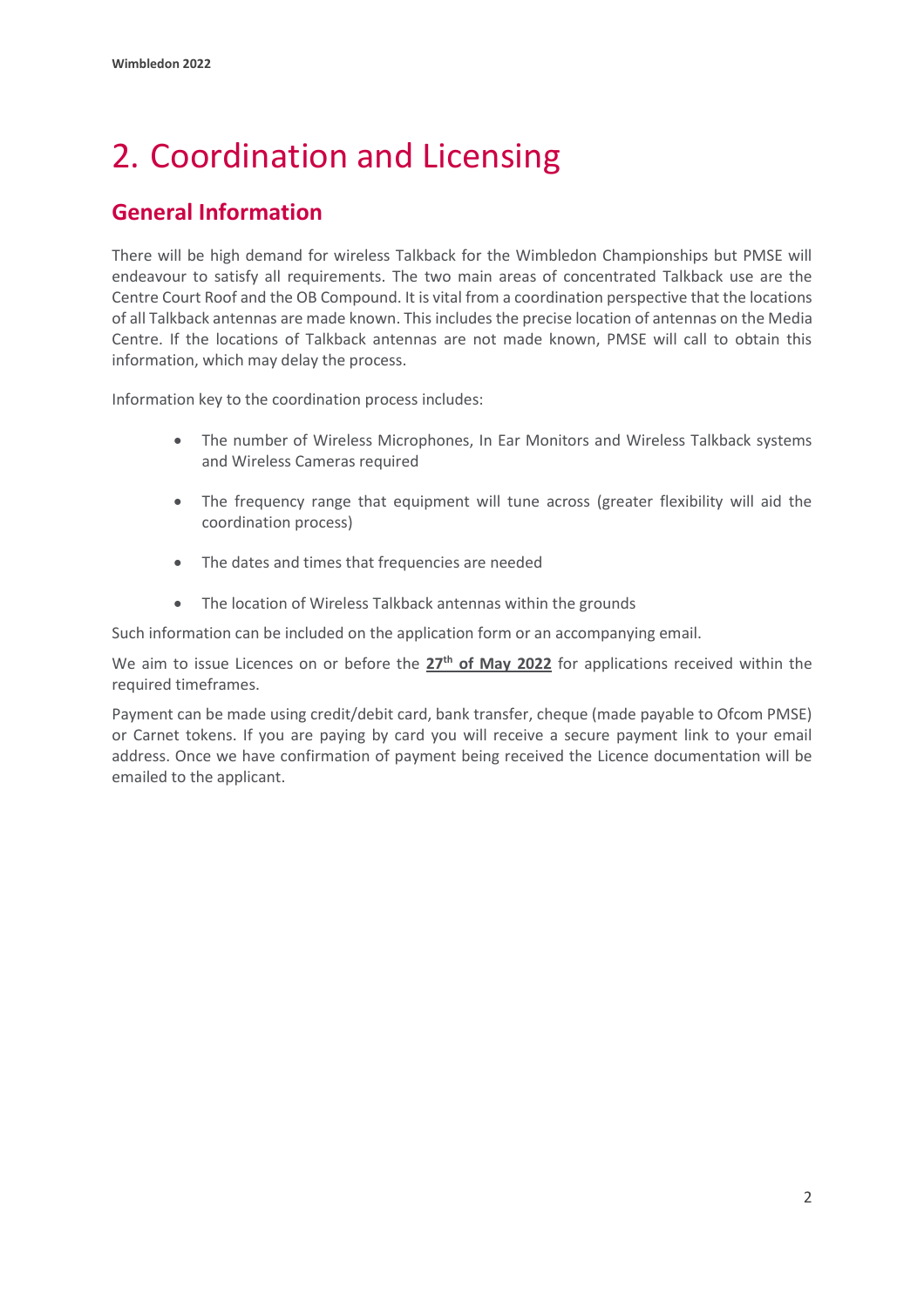## <span id="page-5-0"></span>3. Event Time

During the Event it is imperative that all frequencies are used within the terms and conditions of the Licence held. This includes transmission of frequencies only during the times and dates stated on the Licence, not exceeding the designated maximum power, transmitting frequencies only from the location specified on the Licence or as discussed with the Event Coordinator.

If interference is experienced during the Event the Event Coordinator will be available to assist during office hours by way of investigating the possible cause of the interference. If the cause is identified the necessary steps will be taken. If interference occurs outside of office hours the Emergency Coordinator will be able to assist.